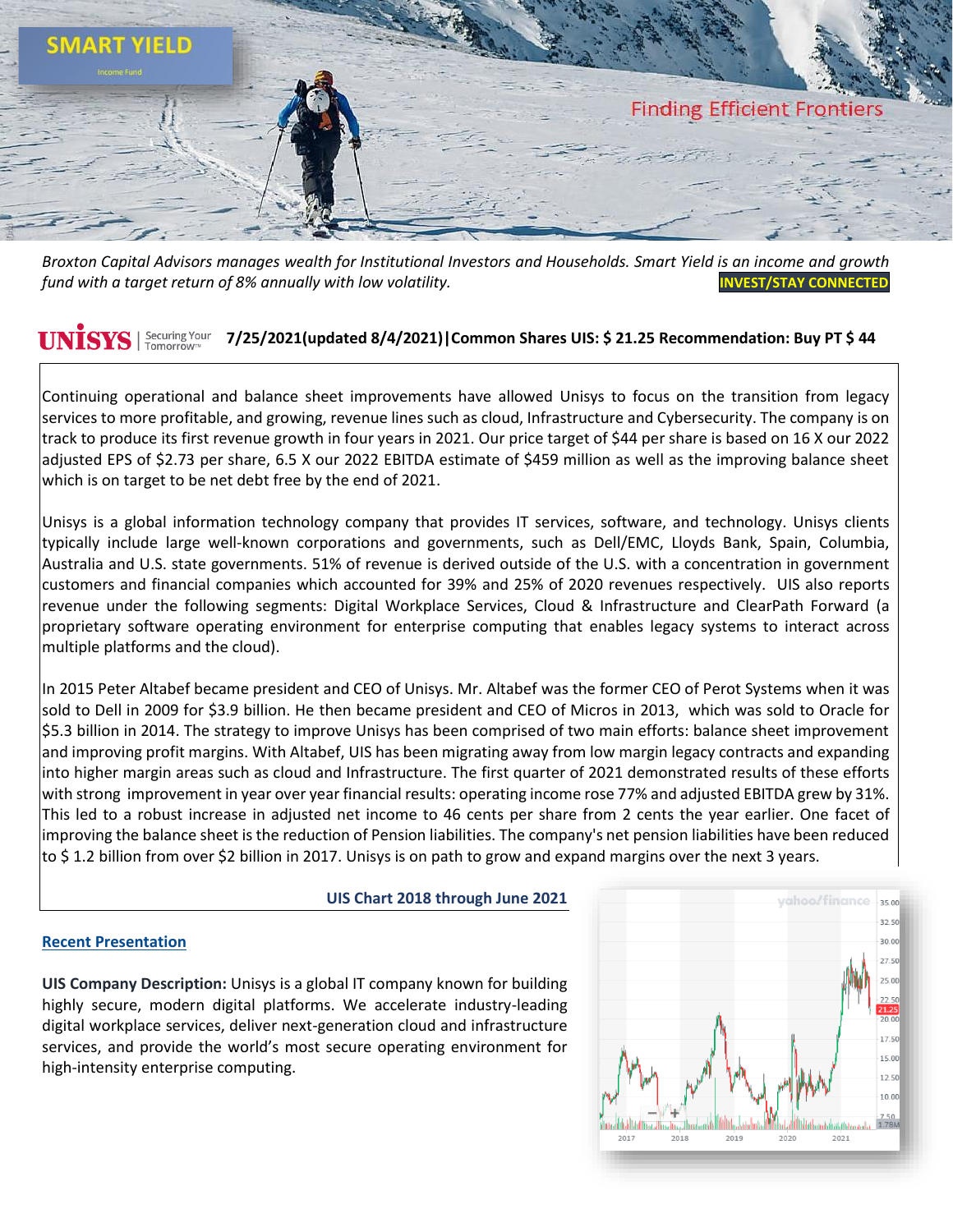| <b>BROXTON CAPITAL ADVISORS</b><br>Sunday, July 25, 2021 | <b>UNISYS AS OF 3/31/2021</b> |           |           |
|----------------------------------------------------------|-------------------------------|-----------|-----------|
| share price (UIS)                                        | \$21.00                       |           |           |
| <b>PROJECTIONS MM</b>                                    | 2021                          | 2022      | 2023      |
| <b>Income Statement</b>                                  |                               |           |           |
| Revenue                                                  | \$2,067                       | \$2,191   | \$2,366   |
| Gross Profit                                             | \$599                         | \$679     | \$733     |
| Operating Income                                         | \$214                         | \$287     | \$334     |
| Pre-Tax Income                                           | \$185                         | \$258     | \$305     |
| Net Income                                               | \$131                         | \$183     | \$216     |
| EPS                                                      | \$1.96                        | \$2.73    | \$3.23    |
| Non Gaap EPS                                             | \$1.96                        | \$2.73    | \$3.23    |
| EBITDA                                                   | \$386                         | \$459     | \$506     |
| Interest                                                 | \$29                          | \$29      | \$29      |
| Capitalized Expense                                      | \$125                         | \$125     | \$125     |
| <b>Retained Cash Flow</b>                                | \$178                         | \$230     | \$263     |
| <b>Equity Dividends</b>                                  | \$0                           | \$0       | \$0       |
| Cash Flow Equity Dividend Coverage                       | <b>NA</b>                     | <b>NA</b> | <b>NA</b> |
| <b>Retained Cash Flow</b>                                | \$178                         | \$230     | \$263     |
| <b>Retained Cash Flow Compounded</b>                     | \$178                         | \$408     | \$671     |
| Revenue Growth                                           | 2%                            | 6%        | 8%        |
| <b>Valuations</b>                                        |                               |           |           |
| Cash Flow Yield Vs. Equity Mkt Cap                       | 12.7%                         | 16.3%     | 18.7%     |
| EV/EBITDA                                                | 5.05                          | 4.25      | 3.85      |
| P.E Ratio                                                | 10.70                         | 7.69      | 6.50      |
| <b>Enterprise Value</b>                                  | \$1,948                       |           |           |
| <b>Total Debt</b>                                        | \$541                         |           |           |
| <b>Equity Market Cap</b>                                 | \$1,407                       | \$1,407   | \$1,407   |
| <b>Shares Outstanding</b>                                | 67 mil                        |           |           |
| <b>Debt Ratios</b>                                       |                               |           |           |
| EBITDA/Interest Coverage ratio                           | 13.23                         | 15.71     | 17.32     |
| Debt/EBITDA                                              | 1.40                          |           |           |
| <b>Liquidity</b>                                         |                               |           |           |
| Cash                                                     | \$717                         |           |           |
| Borrowing Availability est.                              | \$110                         |           |           |
| <b>Current Assets</b>                                    | \$1,281                       |           |           |
| <b>Current Liabilities</b>                               | \$730                         |           |           |
| <b>Quick Ratio</b>                                       | 1.75                          |           |           |
| <b>Debt</b>                                              |                               |           |           |
| <b>Borrowings</b>                                        | \$541                         |           |           |
| Total                                                    | \$541                         |           |           |

# NOTES:





**EPS Projection**



# **EBITDA / Int. Coverage**